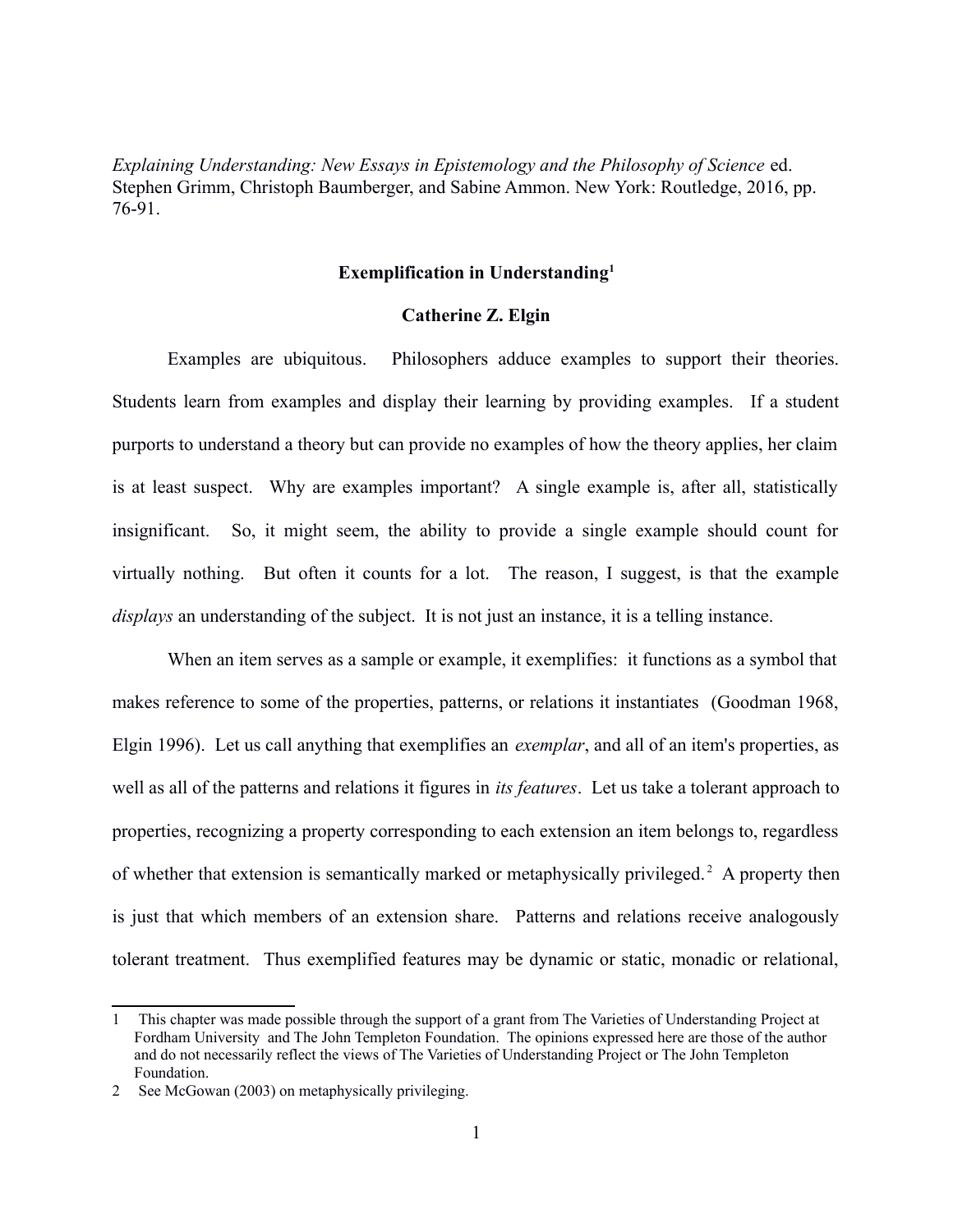and may be at any level of generality or abstraction.

Exemplification requires instantiation, so only something that actually has a feature can exemplify that feature. Only a bit of Swiss chocolate can be a sample of Swiss chocolate; a bit of Belgian chocolate, however similar in flavor, is disqualified. But merely instantiating is not enough. The authentic Swiss chocolate I ate yesterday did not exemplify Swiss chocolate or any other feature. It just satisfied my sweet tooth. To exemplify, an item must refer to the feature in question, and must do so by virtue of instantiating that feature.

An exemplar can simultaneously exemplify multiple features. The candy might exemplify the properties of being Swiss chocolate, rich in flavor, and an expensive indulgence. But an exemplar cannot simultaneously exemplify all its features. It can point up, make manifest, display, or convey some of its features only by marginalizing, downplaying, bracketing, or muting others. Even if a sample logic problem is the only problem in the book that mentions a dog, it does not (at least under its standard interpretation) exemplify the property of being the only problem that mentions a dog. In a context designed to exemplify a logical form, the problem downplays its being the sole mention of a dog. Exemplification is selective.

Because an item can in principle exemplify any feature it instantiates, the range of features it has the capacity to exemplify is vast and heterogeneous. Remei Capdevila's discussion of Alighiero Boetti's *Rosso Gilera, Rosso Guzzi* brings this out:

Boetti's piece consists of two square, nearly identical panels, one next to the other, whose meager distinction from each other is a slight variation in their red paint, and the raised names and code numbers that identify the different paints, which are inscribed on the panel. Like a color palette, Boetti's piece juxtaposes two different kinds of reds, and in that way it is possible to distinguish between them. In a certain sense, then, the work functions as a paint sample; they exemplify two different synthetic reds, whose commercial codes (60 1232 and 60 1305) and names ("Rosso Guzzi" and "Rosso Gilera"). However the work does not only function as a simple color sample, but exemplifies other properties that a chip of paint in a color palette does not exemplify. "Rosso Guzzi" is the red used to paint Guzzi motorcycles, and "Rosso Gilera" is the one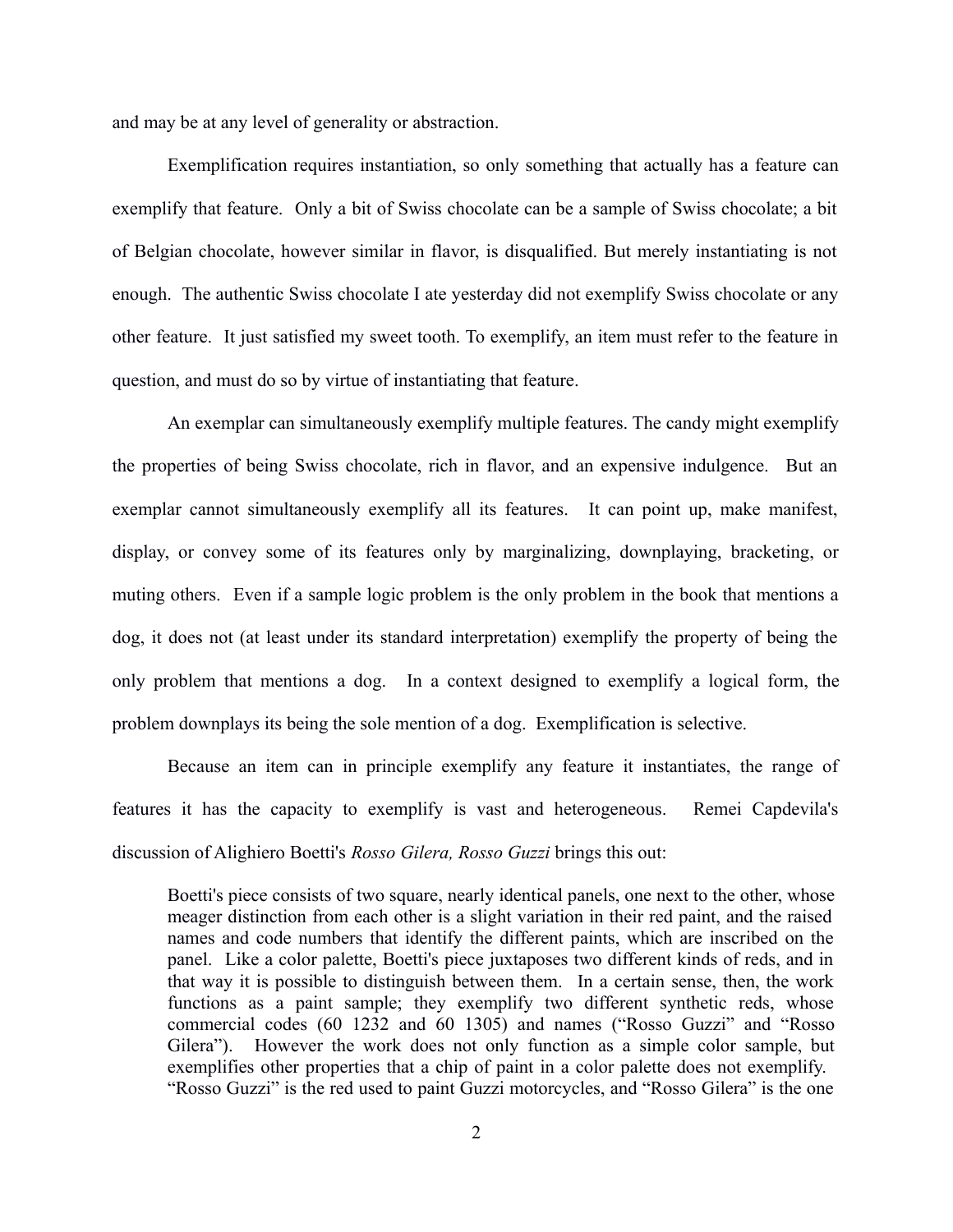used for Gilera motorcycles, the two rival Italian motorcycle manufacturers. Put side by side, the two panels not only exemplify a slight difference in color but stand for the divide between passionate advocates of each brand. That is to say, since each kind of red possesses the property of being used to paint a specific kind of motorcycle, they can further exemplify the two different brands, and via a chain of reference, the rivalry between the companies. In addition, since the difference in reds is barely noticeable, the piece can further symbolize the negligible distinction that sustains this rivalry. The illusion of difference is also exemplified by the fact that both paints come from the same manufacturer, as the serial numbers indicate. And the work's symbolization is not exhausted yet. Boetti's piece is made out of synthetic commercial paint intended to lacquer vehicles instead of common fine arts materials, and in that way, the artistic properties of this paint – glossiness, brightness, viscosity, or the dripping left when applying it on the panel – are exemplified. This can also symbolize the introduction of mass production and consumer goods into the art world. (Capdevila: 130-131)

As Capdevila's interpretation shows, a single item can, in the right context, exemplify any and many of its features, enabling the interpreter to forge a variety of epistemically valuable connections across a variety of domains.

Exemplars make the features they exemplify salient. They thus afford epistemic access to those features. This is not a matter of conspicuousness. An effective exemplar may marginalize conspicuous features in order to exemplify subtle, difficult to discern ones. The most conspicuous feature of a manufacturing process may be its din, while in the context of a safety inspection what the process exemplifies is a barely detectable vulnerability to sabotage. The vulnerability to sabotage then stands out, while the noise, although still deafening, fades into the cognitive background of things to be ignored.

Some exemplars belong to regimented systems, others are ad hoc. One of the great advantages of exemplification as a referential device is that we can improvise exemplars at will. Simply adducing something as an example typically makes it one.

 Interpretation can be tricky, particularly where there is no regimented system. An ornithologist identifies a bird as an example of a junco. He may do nothing more, expecting his audience to figure out what extension it typifies – that is, which other birds are juncos. Or he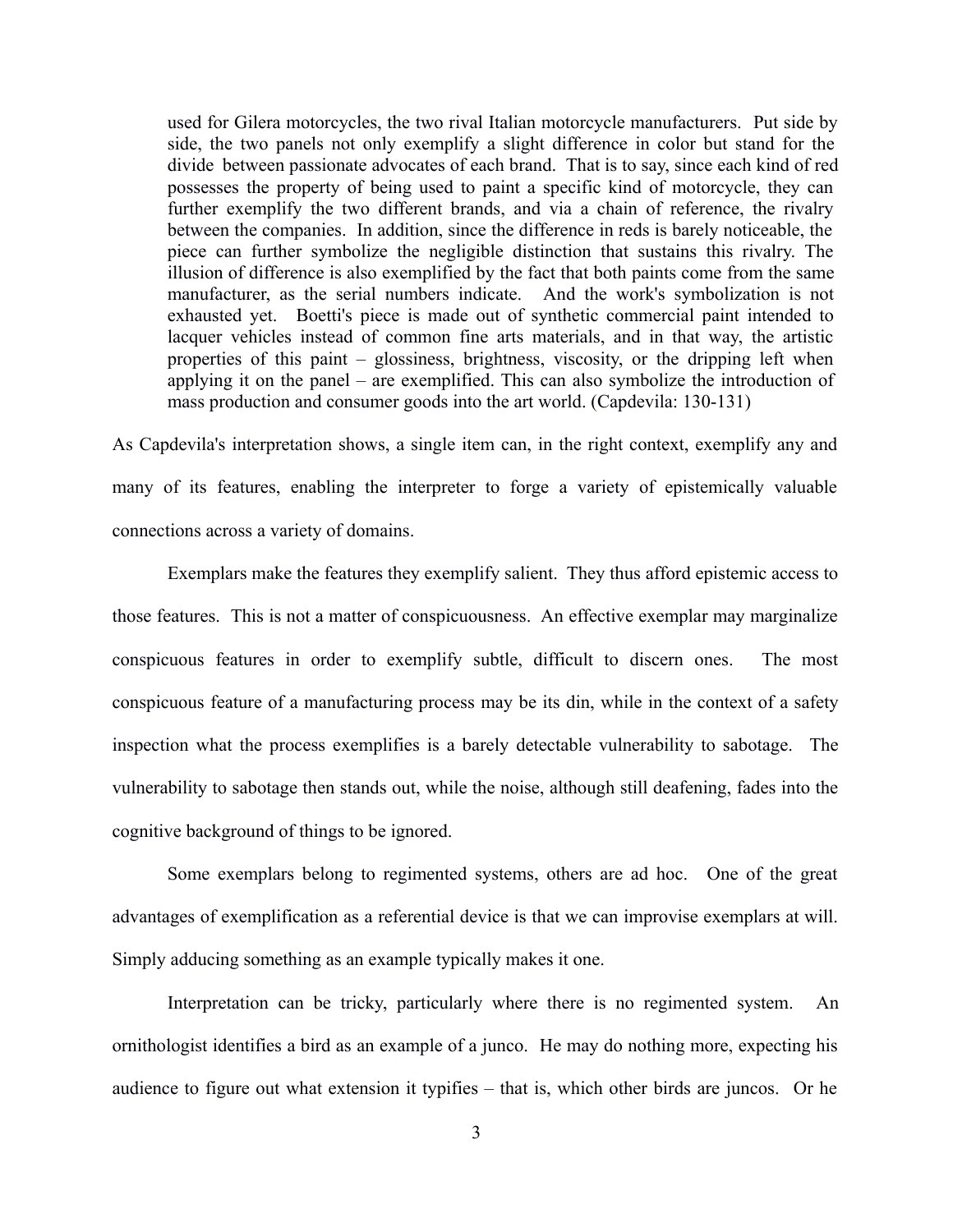may underscore its size, coloration, markings, and the shape of its beak. Had he ignored the bird, it still would have had all these features. But it would not have symbolized them. By pointing it out, he exploits features the bird had anyway, bringing the bird to exemplify them. Moreover, the same item can exemplify different features in different contexts. A bird may exemplify being a junco in one context and slate gray in another. When exemplars are improvised, we have no regimented system to rely on. We draw on context, background assumptions and, where available, collateral information instead.

Exemplification figures crucially in the advancement of understanding. A mining inspector extracts air samples from a mine shaft to find out something no one yet knows about the distribution of gases in the mine. If the samples are properly taken, he has reason to believe that the gases his samples exemplify are typical of the gases at different levels in the mine. There are, of course, no guarantees. The inspector must project from a limited sample. It is a brute fact of inductive life that even well chosen, well taken samples are sometimes misleading. But if the samples are well taken and the background theory is well founded, there is epistemically good reason to project to a wider class of cases.

Goodman (1968) maintains that anything that instantiates a feature can exemplify it. In principle this is so, but in practice things are not so simple. For not all instances of a feature constitute *good* exemplars. A feature may be camouflaged: a tiger who blends into the surrounding jungle instantiates being striped, but would be unlikely in that circumstance to exemplify stripedness. (It might, however, exemplify how stripes – even orange stripes – can camouflage in a jungle of green.) A feature may be obscured: a bald man wearing a hat is ill positioned to exemplify his baldness. A feature may be overshadowed: the fearsome timbre and volume of a lion's roar may block its effectively exemplifying its pitch.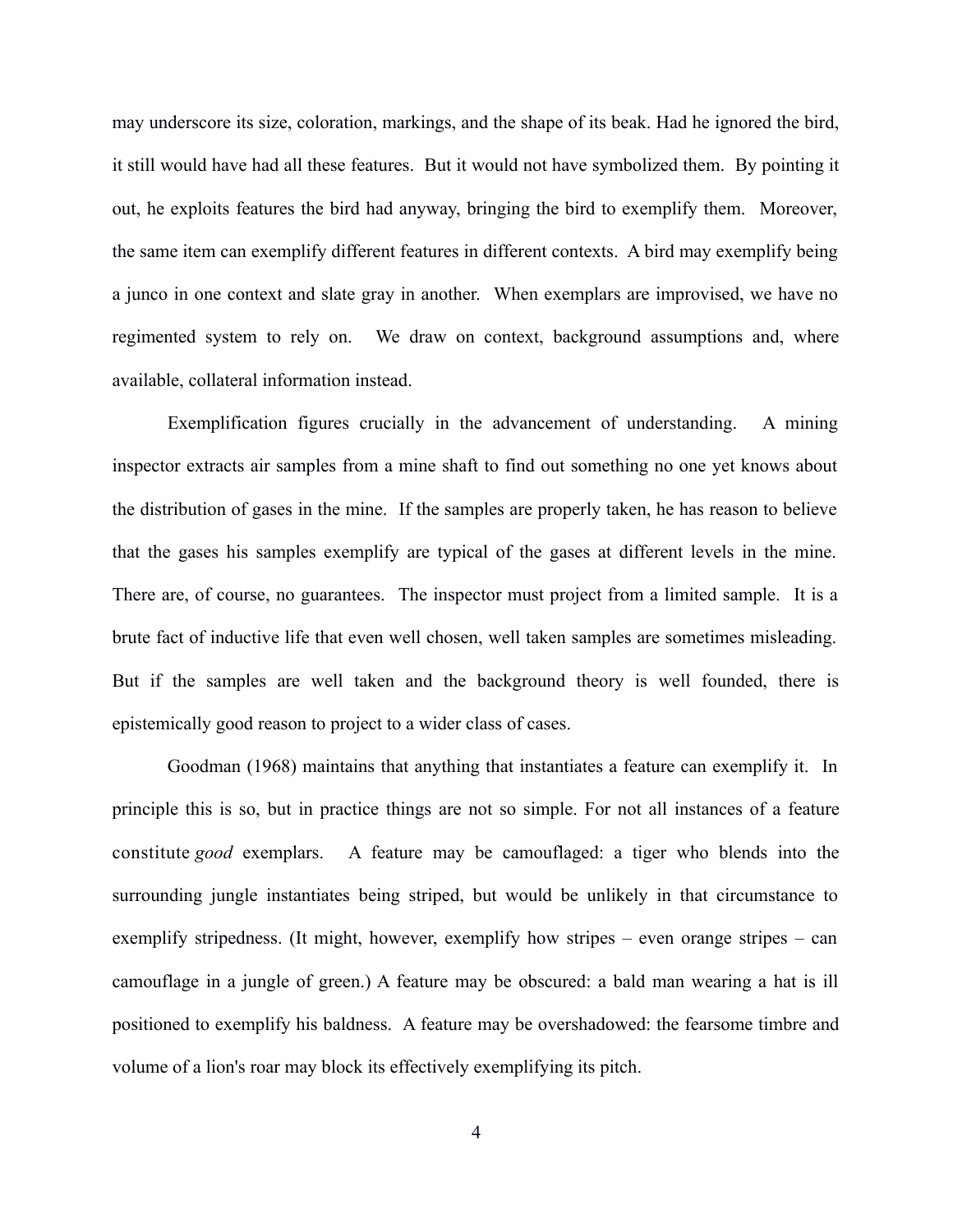Considerable stage setting is often required to generate an effective exemplar. Sometimes we need to remove distractors. Even if peanut butter is typically accompanied by jelly, a good sample of peanut butter should probably omit the jelly. We may even need to tamper with the substance being sampled. An experiment designed to discover whether water conducts electricity would not use ordinary rainwater or tap water. Such liquids contain impurities. Rather, the experiment would begin with distilled water – water from which, as far as we can tell, all impurities have been removed. This involves filtering.

Filtering requires factoring. Before we can remove irrelevant factors, we need to conceptualize the item in question as composed of components – those we seek to exemplify, and those we do well to set aside*.* Our prior understanding of the domain frequently enables us to do so. Rainwater =  $H_2O$  + impurities. But things are not always so simple. For a different experiment, we might want to distinguish between the components of rainwater that are due to pollution and those that are not. In that case, pollen is a component of rainwater rather than an impurity. In yet other cases we might take rainwater to consist of whatever liquid falls from the sky. Then even sulfuric acid is a component of rainwater.

Reconceptualization can highlight features that obtain but are obscured under standard characterizations. Rather than calling an enclosed curve an ellipse, it might be fruitful to consider it a perturbed circle. The curve may be an ellipse, just as the raindrop may contain both sulfuric acid and pollen. The critical question is what features of the item we want to be in a position to focus on. Since exemplification is selective, to treat something as an exemplar is to selectively disregard some of its features. By factoring and filtering, we put ourselves in a position to selectively disregard features we have no current interest in.

[Berkeley's criticism of Locke's discussion of abstract general ideas illustrates the power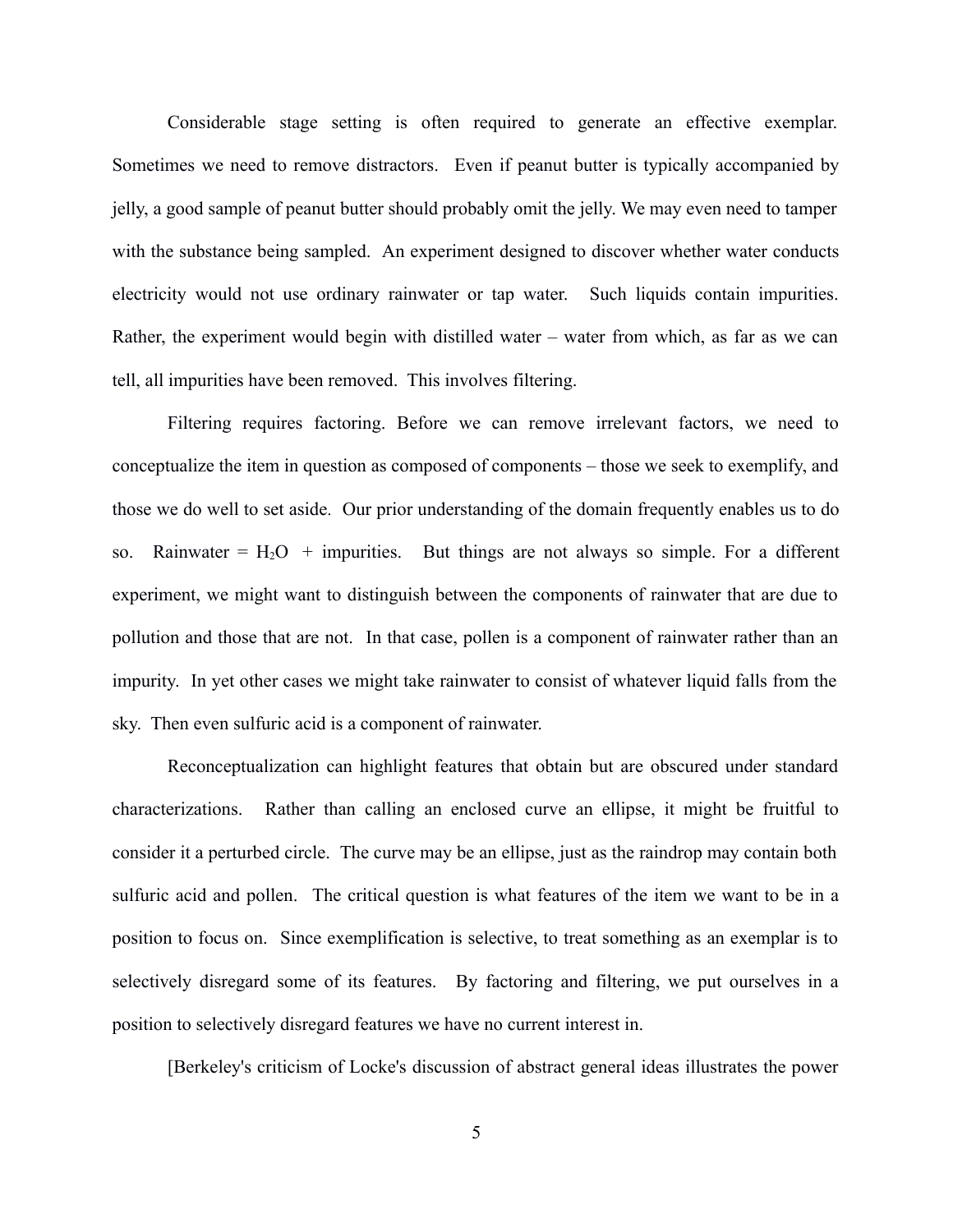of such selectivity. According to Locke, 'the general idea of a triangle . . . must be neither oblique nor rectangle, neither equilateral, equicrural, nor scalene, but *all and none* of these at once.' (Locke, Book IV, ch. 7, sect. 9 quoted in Berkeley§13). Berkeley balks. He can, he insists, frame no such idea. Nor does he think that anyone else can. The definition of the abstract triangle is, as Locke admits, inconsistent. How are we supposed to frame an idea of such a thing? But if we cannot frame such an idea, how is it possible to prove theorems that hold of triangles in general? Berkeley's answer is this:

[T]hough the idea I have in view whilst I make the demonstration be, for instance, that of an isosceles rectangular triangle whose sides are of a determinate length, I may nevertheless be certain that [my proof] extends to all other rectilinear triangles of what sort or bigness soever. And that is because neither the right angle, nor the equality, nor the determinate length of the sides are at all concerned in the demonstration. It is true the diagram I have in view includes all these particulars, but then there is not the least mention made of them in the proof of the proposition. It is not said the three angles are equal to two right ones, because one of them is a right angle, or because the sides comprehending it are the same length. Which sufficiently shows that the right angle might have been oblique, and the sides unequal, and for all that the demonstration would have held good. (Berkeley §16).

By selectively disregarding the rightness of the angle, the equality of the sides, and the exact length of the sides, Berkeley brings the triangle he is working with to exemplify features it shares with all Euclidean triangles.

It might seem that exemplification is not necessary to achieve this goal: the fact that the precise measures of the sides and the angles are ignored suffices. This is not so. The triangle is *capable* of symbolizing generally because these particulars can be selectively disregarded. But to be capable of symbolizing generally is not enough. A picture of my cat does not become a picture of cats in general merely because in discussing it I omit mention of the distinctive color of her eyes, and the markings on her fur. Rather, Berkeley insists, 'An idea which, considered by itself, is particular, becomes general *by being made to represent or stand for* all other particular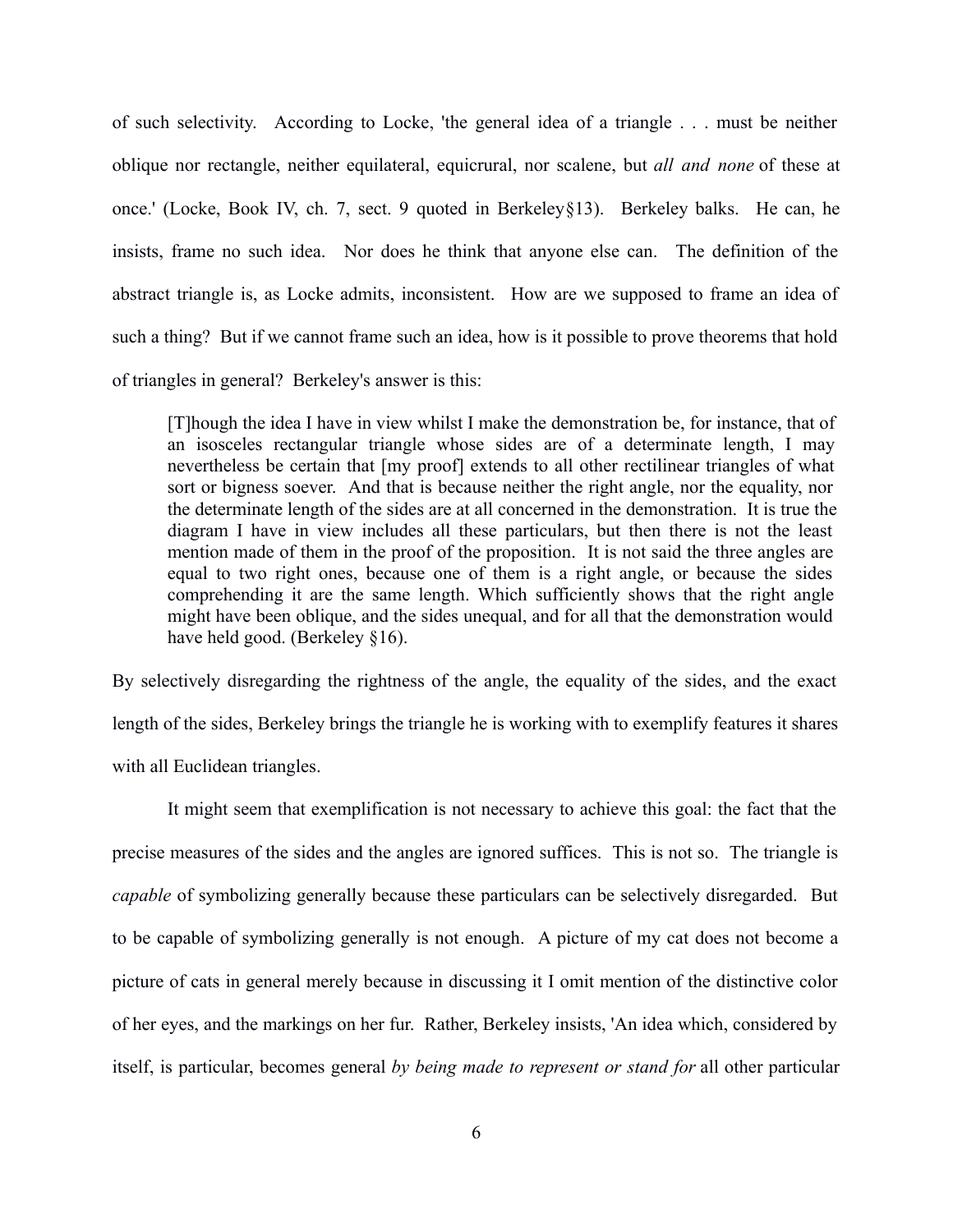ideas of the same sort.' (Berkeley, §12 italics mine). The mode of representation is exemplification. The isosceles right triangle in his proof not only *is* an enclosed three sided figure on a Euclidean plane, the proof is effective because *the triangle refers to the fact that it is* such a figure. By so doing, it stands for other such figures, and discloses properties they share.

Exemplification figures prominently in empirical science.An experiment is no mere matter of bringing nature indoors. It is a controlled manipulation of events, designed and executed to make some particular phenomenon salient. Natural entities are multifaceted. Important properties and relations are often masked by the welter of complexities that embed them. In experimenting, a scientist isolates a phenomenon from many of the forces that typically impinge on it. To the extent possible, she eliminates confounding factors. She holds most ineliminable factors fixed, effectively consigning them to the cognitive background of things to be taken for granted. This enables the effect of the experimental intervention on the remaining variable to stand out. This strategy enables her to cast into bold relief factors that might typically be hidden from view.

Suppose a population of wild mice who were accidentally exposed to bisphenol-A subsequently exhibited a high rate of liver cancer. To conclude that exposure to bisphenol-A caused their disease would be premature. Those mice might have been peculiarly susceptible to liver cancer or been exposed to a carcinogen that scientists failed to notice. To glean direct, nonanecdotal evidence of a connection between exposure to bisphenol-A and liver cancer, scientists place genetically identical mice in otherwise identical environments, exposing half of them to massive doses of the chemical while leaving the rest unexposed. The common genetic endowment and otherwise identical environments neutralize a multitude of genetic and environmental factors believed to standardly influence the incidence of cancer. This blocks rival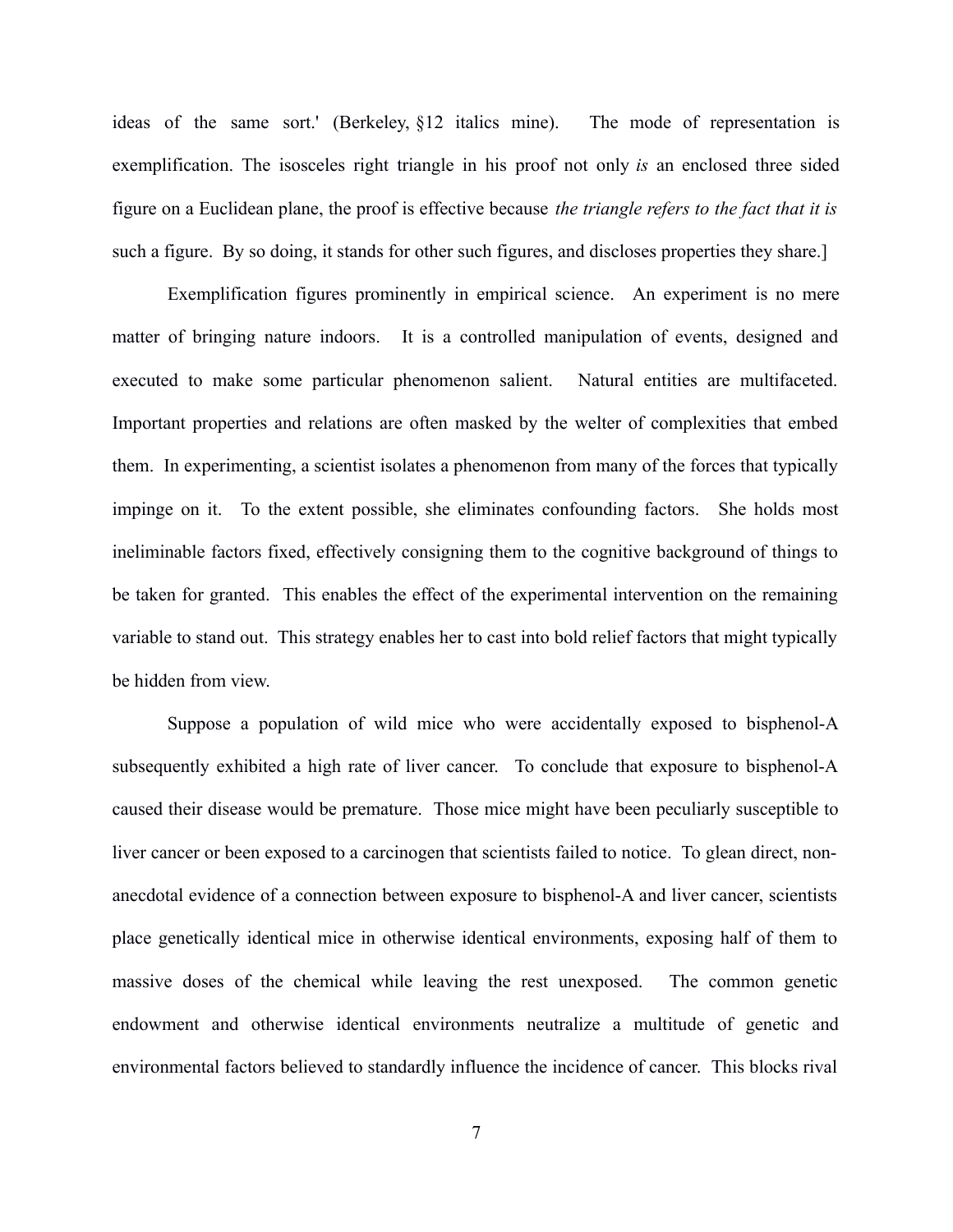explanations that might be proposed for the elevated rate of cancer in the wild population. If the exposed mice show a significantly higher incidence of cancer than the controls, the experiment exemplifies a difference that correlates with exposure to bisphenol-A.

The result of the experiment exemplifies the difference (if any) in the incidence of liver cancer between the two groups of mice. It not only instantiates the difference, it also highlights that difference. If the difference is statistically significant, then the result exemplifies a correlation between exposure to bisphenol-A and the incidence of liver cancer. Although correlation does not imply causation, a robust correlation is often evidence of causation. Here the background assumption that moves us from a mere correlation to a causal judgment is the well founded conviction that the experiment was so tightly designed and executed that nothing but the exposure to bisphenol-A could have caused the difference. That being so, the result may also exemplify a causal relation.

So far we are just talking about the particular mice in the experiment. But the goal of the investigation is not primarily to discover their medical fates. It is to use their medical fates to learn something more general. Since the mice in the experiment were chosen arbitrarily from the class of mice with particular genome, it is straightforward to extrapolate to other mice of the same strain. The experiment then also exemplifies the increased propensity of mice of that strain to develop liver cancer when exposed to bisphenol-A. Moreover, the mice are model organisms, so there is independent reason to think that what holds for them also holds for the organisms they serve as models for – mammals, including humans. So if the background assumptions legitimating treating the mice as model organisms are sufficiently accurate and adequate, it is reasonable to treat the experiment as exemplifying a causal connection between exposure to bisphenol-A and cancer in mammals.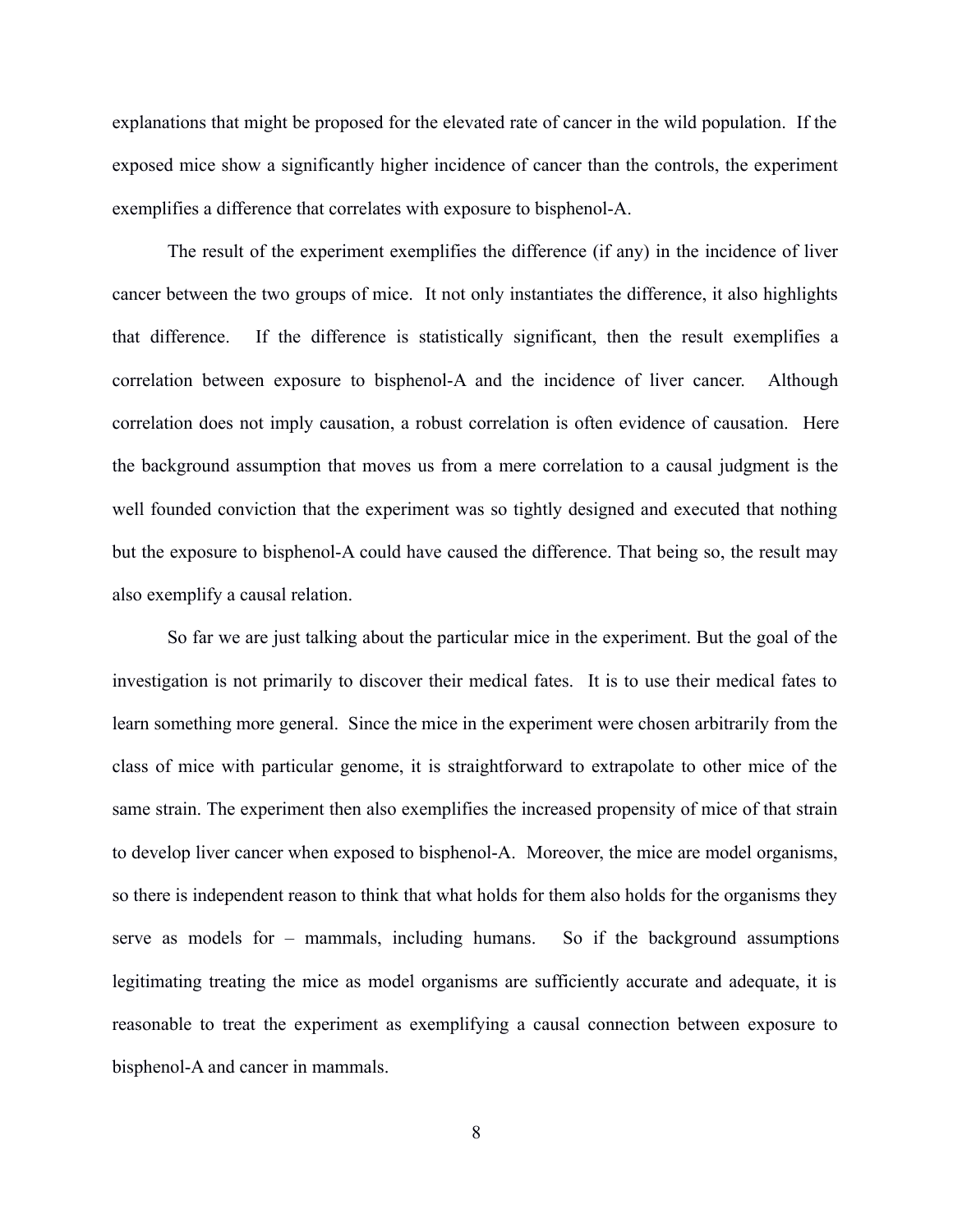The interpretive path I have just sketched is reminiscent of Capdevila's interpretation of *Rosso Galera, Rosso Guzzi.* Here the connecting links derive from medical science rather than Italian motorcycle culture. My interpretation is mediated by background assumptions that derive from our current best understanding of carcinogens, mammals, and methods for investigating carcinogenicity. That understanding may be wrong in ways that would vitiate the interpretations. So they are fallible. But if the understanding is sufficiently accurate and adequate (even if not true in every respect), the interpretations are too. We then are right to think that bisphenol-A is carcinogenic.

What if we are wrong? Exemplification requires instantiation. Suppose that, although we have no reason to think so, there is an abrupt threshold. Exposure below a certain level is causally inert. Above that level, cells go wild. Then the consequence of a small animal's abrupt exposure to massive doses of bisphenol-A over a short period of time is not indicative of what happens to a large animal exposed to small doses over a long period of time. Given that humans are never exposed to the spiked levels that the mice were, the experiment does not exemplify a danger to humans. This could be so. An important mediating assumption may be false. In that case, the result does not exemplify anything about human vulnerability to cancer.

Still, the result exemplifies a connection that justifies our thinking that exposure to bisphenol-A increases the likelihood of developing cancer. Even if the result is misleading, it affords insight into the structure of our current understanding of the subject. The attribution of the difference in the incidence of cancer to exposure to the chemical is reasonable to the extent that the scientists manufactured a situation where rival explanations of the difference between the exposed mice and the control group have been blocked. The experiment takes place against a cluster of fallible background assumptions. So it does not afford conclusive evidence. But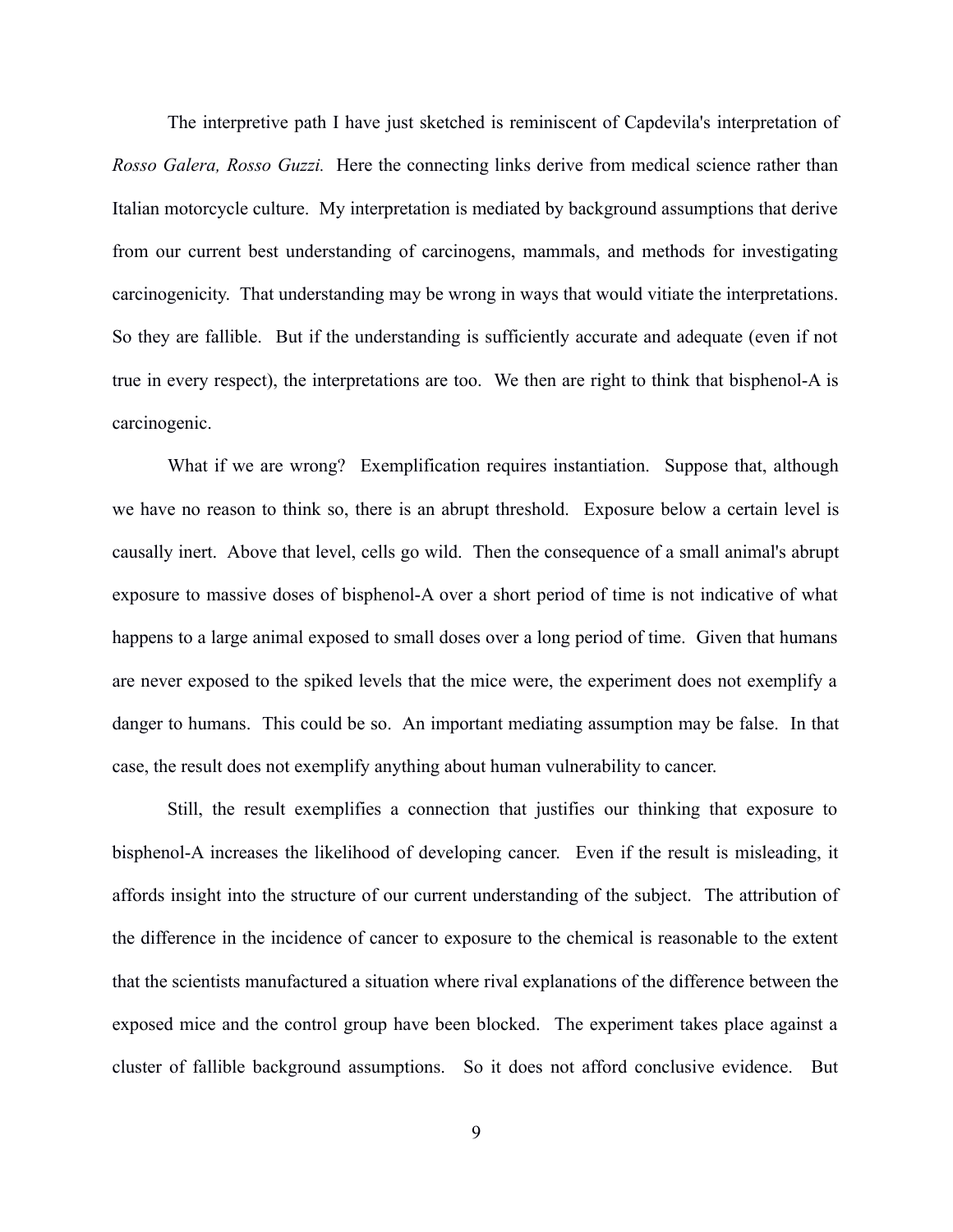because of its rigorous controls, it affords stronger and more direct evidence than a mere correlation between exposure and cancer in a wild population would.

The features of experiments I have emphasized are well known. I mention them to highlight how distant many scientific experiments and their results are from the natural phenomena they illuminate. The items experimented upon are often artifacts constructed expressly for experimentation. The circumstances in which they are placed are artificial; they are carefully contrived situations, often ones that do not naturally occur but that are designed expressly to exemplify telling features of the phenomena. For an experiment to disclose something about a range of phenomena, it must exemplify features it shares with those phenomena. But it may, and in some cases must, diverge from the phenomena in other important respects.

In standard experiments, scientists simplify, streamline, manipulate and omit, so that the effects of potentially confounding factors are minimized, marginalized, or canceled out. An experiment deliberately departs from nature in order to advance an understanding of nature. Rather than invalidating the experiment, this departure is what enables it to disclose barely detectable, or normally overshadowed aspects of the phenomena.

Thought experiments involve further distancing. They are not actual, and often not even possible, experiments. They are imaginative exercises designed to disclose what would happen if certain, perhaps unrealizable, conditions were met.

Sometimes an actual experiment of the sort envisioned *cannot* be carried out. It is impossible or impracticable. By imagining a person's experience while riding in a uniformly accelerating elevator in the absence of a gravitational field and his experience while at rest in the presence of a gravitational field, Einstein shows the equivalence of gravitational and inertial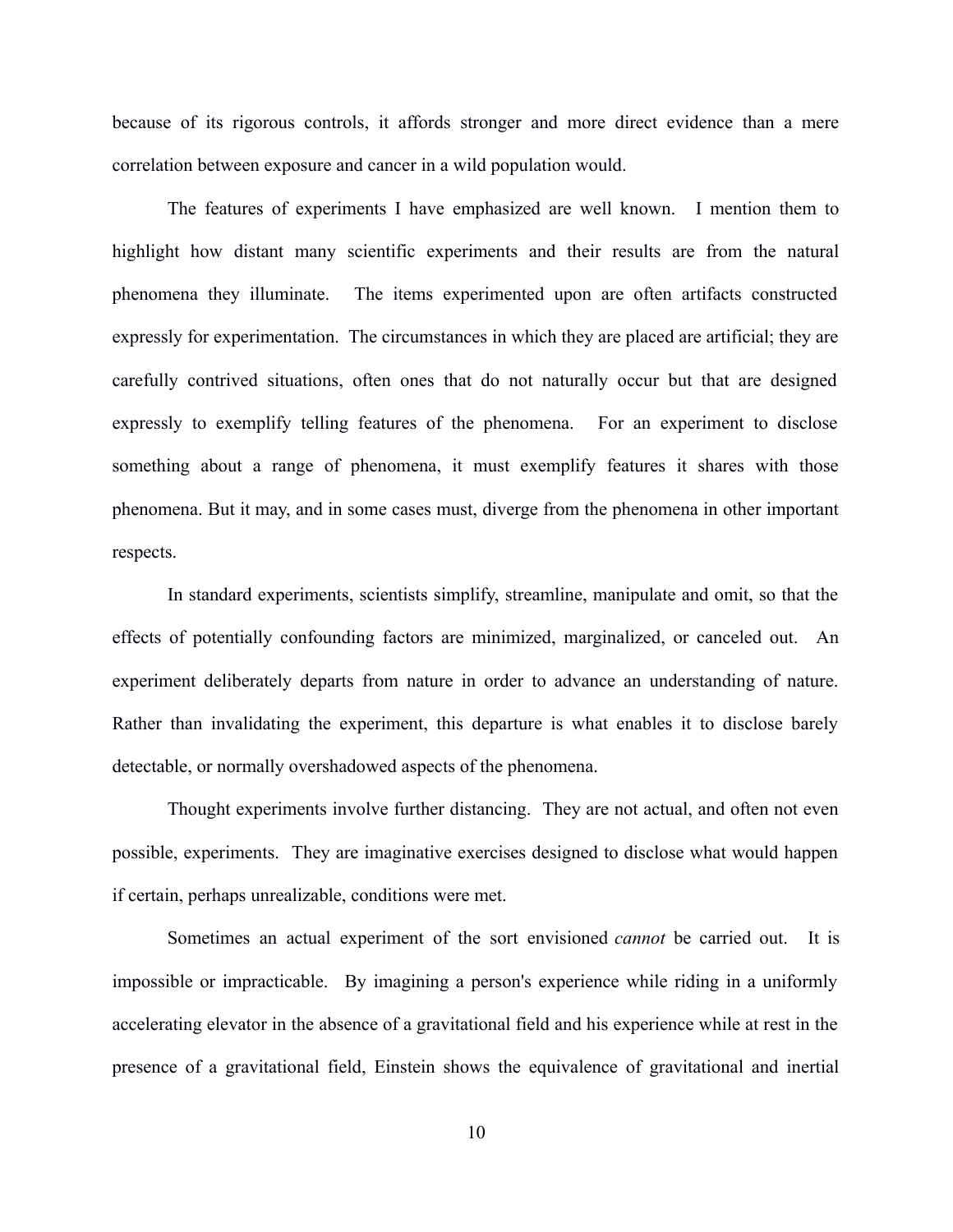mass. To actually run the experiment would require placing an unconscious subject in a windowless enclosure, sending him to a region of outer space distant from any significant source of gravity, restoring him to consciousness, and querying him about his experiences. This is morally, practically, and physically unfeasible. Still, the recognition that we cannot do a real experiment does not by itself legitimate stopping short. The infeasibility of performing an experiment can translate into the infeasibility of finding out a particular fact. The reason Einstein's thought experiment is effective is that it takes the form of a challenge: Suppose the specified conditions were met. How could a subject tell whether he was in one situation or the other? If our best efforts to identify a way to tell the difference fail, and fail for scientifically principled reasons, we have evidence of the equivalence. Collectively, our failures exemplify that, if our theories are close to correct, there is no difference to detect.

Sometimes the imaginative rehearsal reveals that an actual experiment *need not* be carried out. The mental run-through itself discloses the relevant information. Even without physical implementation, Galileo's thought experiment discredits the Aristotelian contention that the rate at which bodies fall is proportional to their weight. Imagine a composite object consisting of a boulder tethered to a pebble. Being composed of two rocks and some rope, the composite object is heavier than either rock alone. If Aristotle is right, it should fall more quickly than the boulder. But since, according to Aristotle, the pebble falls more slowly than the boulder, once the two are tied together, the pebble should retard the boulder's fall. Hence the rate at which the composite object falls should be between that of the boulder and that of the pebble. The composite object cannot fall both more quickly and more slowly than the boulder, so the Aristotelian commitments are inconsistent. By exemplifying the inconsistency, Galileo's thought experiment demonstrates that the Aristotelian account cannot be correct.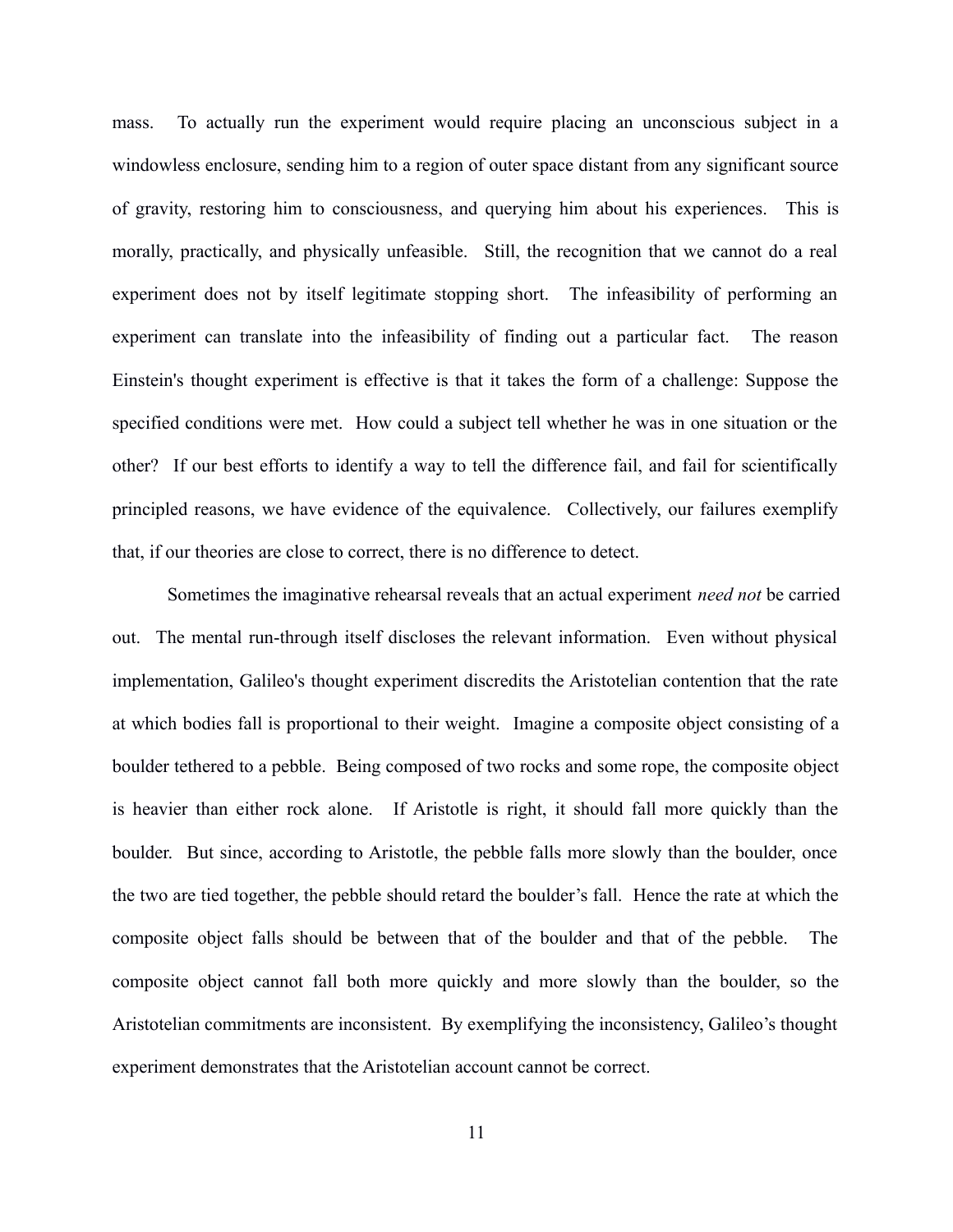One might argue that Galileo's thought experiment discredits my analysis.<sup>[3](#page-11-0)</sup> Exemplification, I said, requires instantiation. Real mice display an increased incidence of cancer. So it is reasonable to think that by exemplifying that increase, the experiment affords epistemic access to a correlation between exposure to bisphenol-A and cancer, enabling us to recognize it and appreciate its significance, not only in the experimental setting but also outside of it. In Galileo's thought experiment, however, nothing actually falls. A thought experiment, not being material, cannot exemplify material properties. This is so. The sequence of ideas or representations that constitutes Galileo's thought experiment does not instantiate material properties of falling bodies. But the *rate* at which bodies fall and the *independence of that rate* from the weight of those bodies are abstract properties. They can be instantiated by material and immaterial items alike. So there is no bar to saying that via exemplification thought experiments afford epistemic access to abstract properties that are instantiated in material objects. A thought experiment is a representation – a re-presentation – of abstract features, an imaginative reembodiment of them. We are to imagine – that is mentally, verbally or pictorially present – a situation where the abstract features are realized. In effect, we are to investigate what would happen in a virtual reality where certain constraints are said to hold.<sup>[4](#page-11-1)</sup>

Philosophers sometimes think that we resort to thought experiments only when, for one reason or another, a real experiment cannot be carried out. Perhaps Galileo could not have conducted a real experiment to conclusively demonstrate his point. Maybe he did not have sufficiently accurate timers or a high enough tower from which to run the test. Maybe he did not have the resources to eliminate the effects of air resistance, and so on. Now, however, we could conduct the experiment. Shouldn't we? Probably not. Rather than concluding that the thought

<span id="page-11-0"></span><sup>3</sup> -I am grateful to Georg Brun and Christoph Baumberger for raising this criticism.

<span id="page-11-1"></span><sup>4</sup> -This is consonant with Platonism but does not require it. Perhaps abstract features exist only if instantiated, but instantiations, whether material or virtual, can be created or emerge naturally.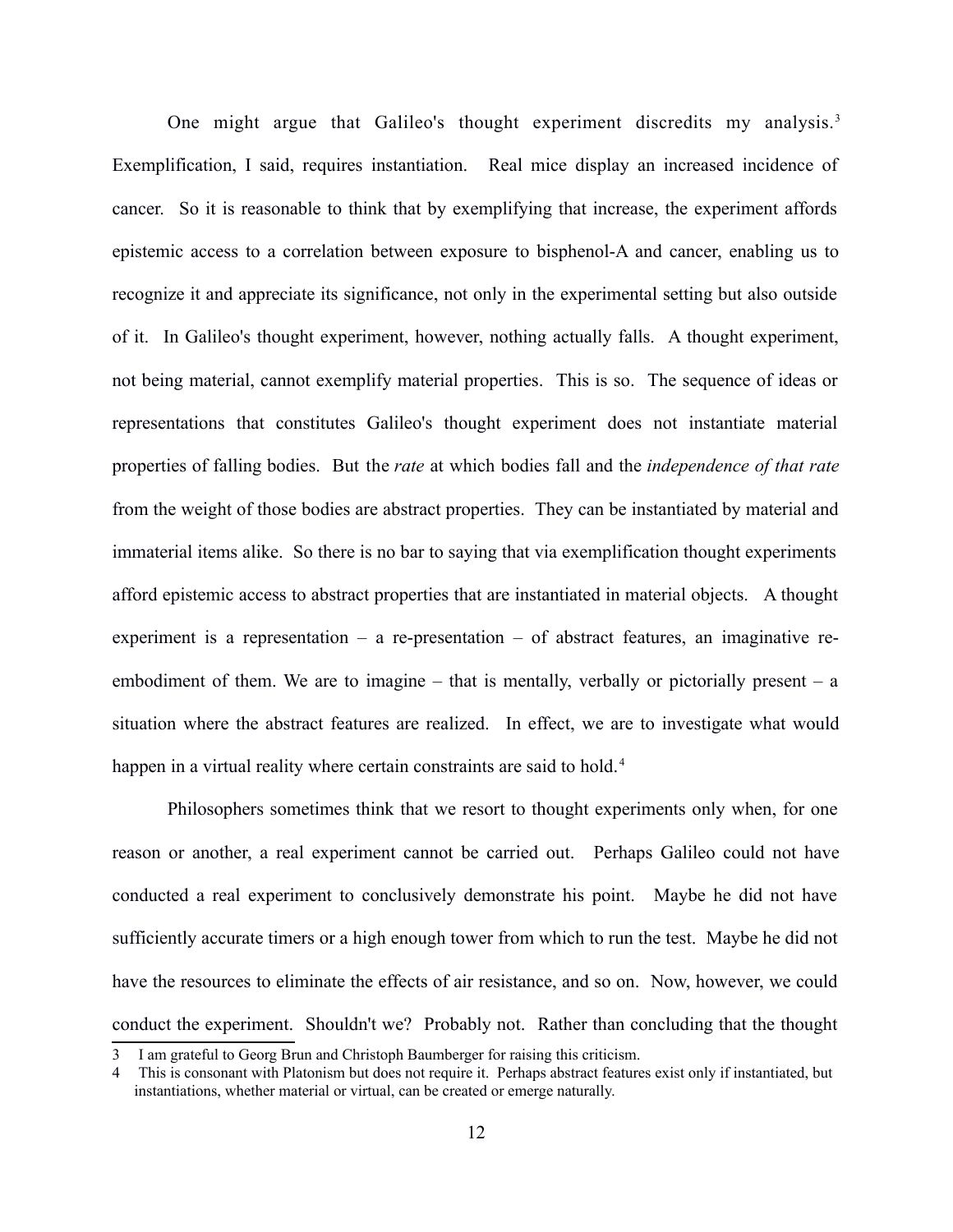experiment was a second-best strategy resorted to because of circumstances beyond the scientist's control, we should recognize that a real experiment would not have made Galileo's case any more forcefully than his thought experiment did. Indeed, it would simply have muddied the waters. Once we start dropping objects from towers, we face the problem that cancer-ridden wild mice pose for medical scientists. How do we know that unrecognized confounding factors do not explain our finding? By deploying an austere thought experiment where the distance and duration of the fall, the presence or absence of air resistance, and a host of other potential sources of interference are omitted, Galileo blocks such challenges. The thought experiment demonstrates an inconsistency in the Aristotelian position – an inconsistency that would obtain regardless of the conditions under which the experiment was conducted. The thought experiment is preferable to an actual experiment because it is invulnerable to a host of potentially misleading challenges that an actual experiment would face.

Scientific models also function as exemplars. They instantiate and refer to features they share with their targets, but diverge from their targets elsewhere. By representing a gas as composed of dimensionless, perfectly elastic spheres that exhibit no mutual attraction, the ideal gas model  $-pV=nRT$  – highlights a relation between temperature, pressure and volume that obtains in real gases, but that is typically overshadowed because of the complex geometry of real gas atoms, the gravitational attraction between them, and the propensity of atoms to bond. The model effectively brackets those factors, thereby making the relation between pressure, temperature and volume manifest. Inasmuch as the relation highlighted really does obtain, we understand something about thermodynamics by means of it.

Once we recognize that models and other exemplars sideline features that are referentially insignificant, we can exploit this capacity through factor analysis. We can construe the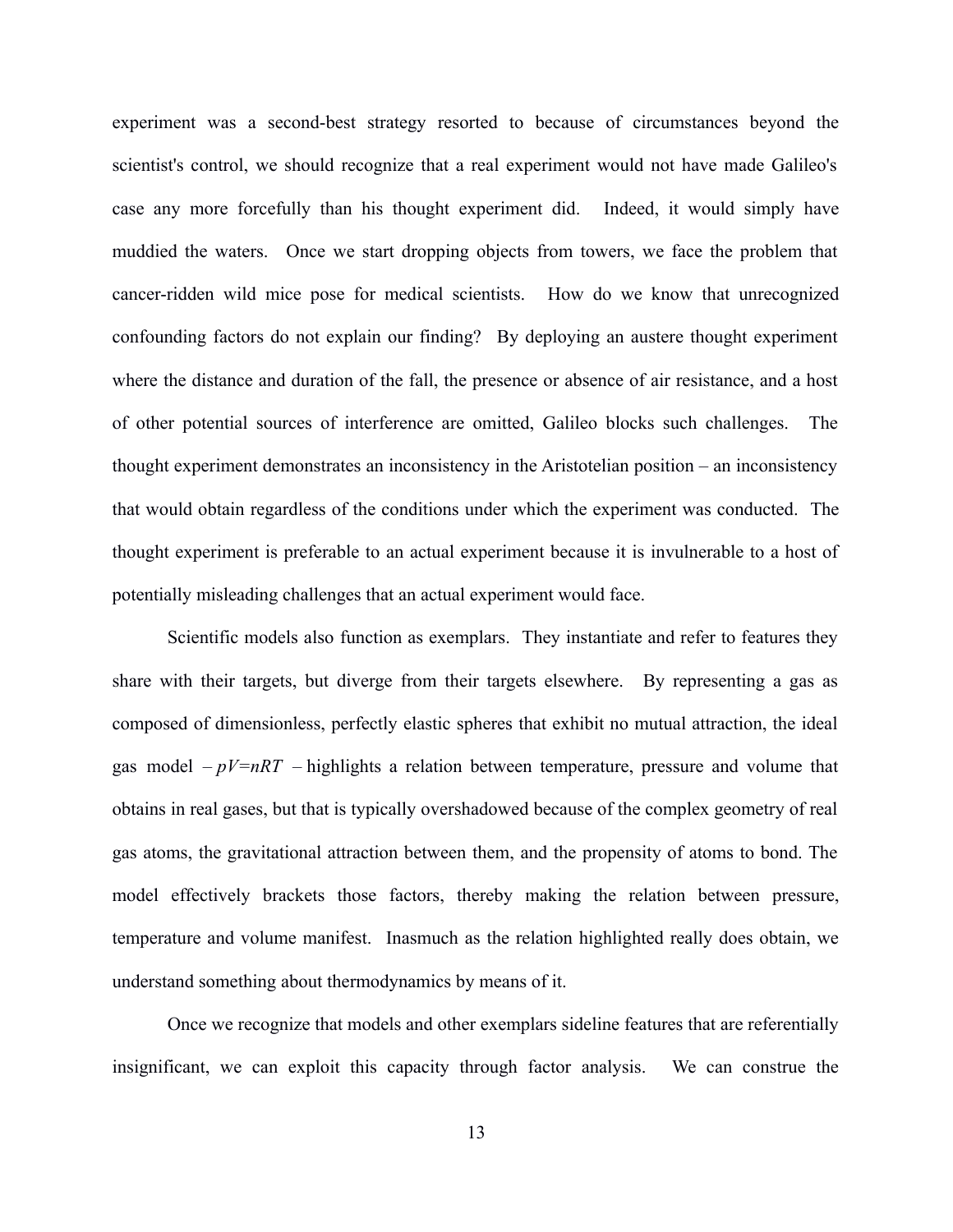phenomenon of interest as factorable into components, distinguish between relevant and irrelevant ones, then sideline the irrelevant ones. We can, for example, represent gas molecules as perfectly elastic spheres with distortions, an oxygen molecule being represented as an elongated sphere cinched at the waist. We do not deny the complex geometry, we simply sideline the confounding factors that for current purposes do not matter.

So why should we resort to experiments, thought experiments and models which are, as I have insisted, to some extent inaccurate? Answer: 'Pay no attention to the man behind the curtain' might be good advice if only we could take it. But often we cannot. The man behind the curtain is too conspicuous to ignore. So we compensate by devising representations of the phenomena from which he is missing. We see what happens then. Maybe we need to introduce correction factors to accommodate the simplifying assumptions we made in our exemplars; maybe not. But if we recognize that the representation serves to illuminate the phenomena by exemplifying features it shares with them, and that it makes no commitment to the realism of unexemplified features, we can see how such exemplars embody, advance and convey an understanding of the world.